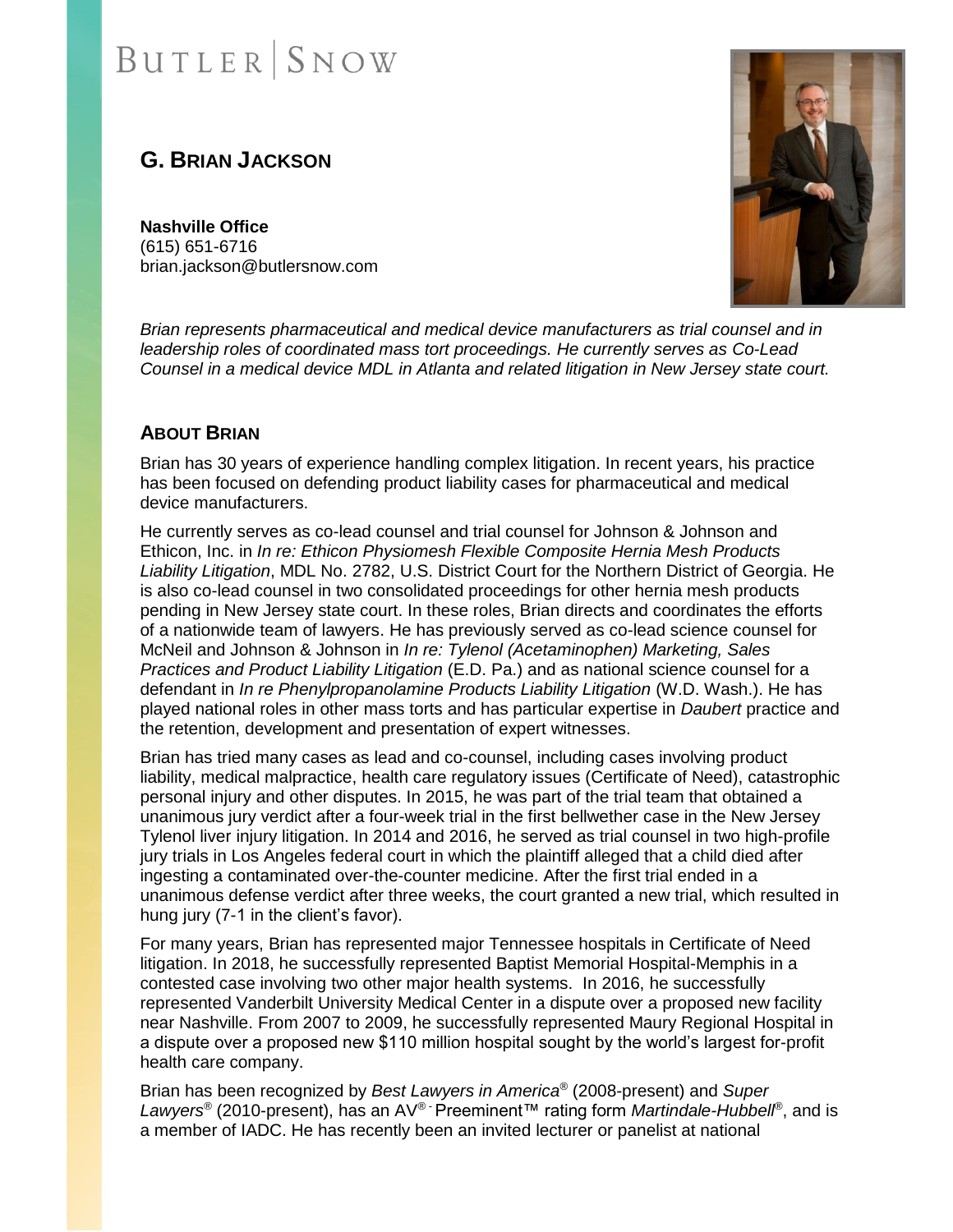conferences, including the IADC Mid-Year meeting, the ACI Drug and Medical Device Conference, and a conference sponsored by the Lawyers for Civil Justice and the Federalist Society on the future of Multidistrict Litigation. He has been an invited lecturer at Vanderbilt Law School, Harvard Law School and Belmont University Law School. Among his publications is a law review note on student-university law that has been cited by nearly a hundred scholars and courts, including a 2007 U.S. Supreme Court decision.

#### **PRACTICE AREAS AND INDUSTRY TEAMS**

- Drug and Device Litigation
- **Drug and Device Litigation Trials**
- Pharmaceutical, Medical Device and Healthcare Industry Team

#### **EXPERIENCE**

- **Recent Trials:**
	- *Robertson v. McNeil/Johnson & Johnson*, United States District Court for the Central District of California (2014). Plaintiffs alleged that a child died as a result of contaminated medicine. Unanimous defense verdict after three-week trial. Plaintiff granted new trial, and retrial resulted in hung jury (7-1 in client's favor) (2016).
	- **. MDHA v. Nashville Downtown Platinum LLC, Davidson County (TN) Circuit Court** (2016). Lead trial counsel on behalf of city agency in eminent domain case about the value of downtown property acquired for convention center project. Jury unanimously rejected landowner's claim for \$4 million and awarded far less than the city had offered.
	- *HCA Health Services of Tennessee, Inc. v. Vanderbilt University Medical Center* (2016). Successfully represented Vanderbilt University Medical Center in a dispute over a proposed new facility in Williamson County, Tennessee.
	- *Strategic Behavioral Health v. Mountain States Health Alliance* (2015-2016). Represented largest hospital system in the Tri-Cities region (TN-VA) in opposition to proposed new psychiatric hospital.
	- *Jackson v. McNeil/Johnson & Johnson*, Atlantic County (NJ) Superior Court (2015). First bellwether [case in the New Jersey Tylenol liver injury litigation. Unanimous](http://blog.cvn.com/cvn-top-10-defense-verdicts-of-2015)  [defense verdict following four-week trial.](http://blog.cvn.com/cvn-top-10-defense-verdicts-of-2015)
	- *Covenant Health v. East Tennessee Radiation Therapy Services* (2013). Represented the largest Knoxville-area hospital system in obtaining a reversal of a Certificate of Need for radiation therapy services.
- **Science counsel in MDL and Other Coordinated Proceedings**. Brian has served as national science counsel in coordinated proceedings, including several Multi-District Litigations. He has extensive experience in *Daubert* challenges, and in the retention, development, and presentation of defense expert witnesses. He has deposed or crossexamined dozens of experts from virtually every major medical specialty, as well as nonmedical experts. He has had substantial roles in the following proceedings:
	- **. In re: Tylenol (Acetaminophen) Marketing, Sales Practices and Product Liability** *Litigation* (E.D. Pa.).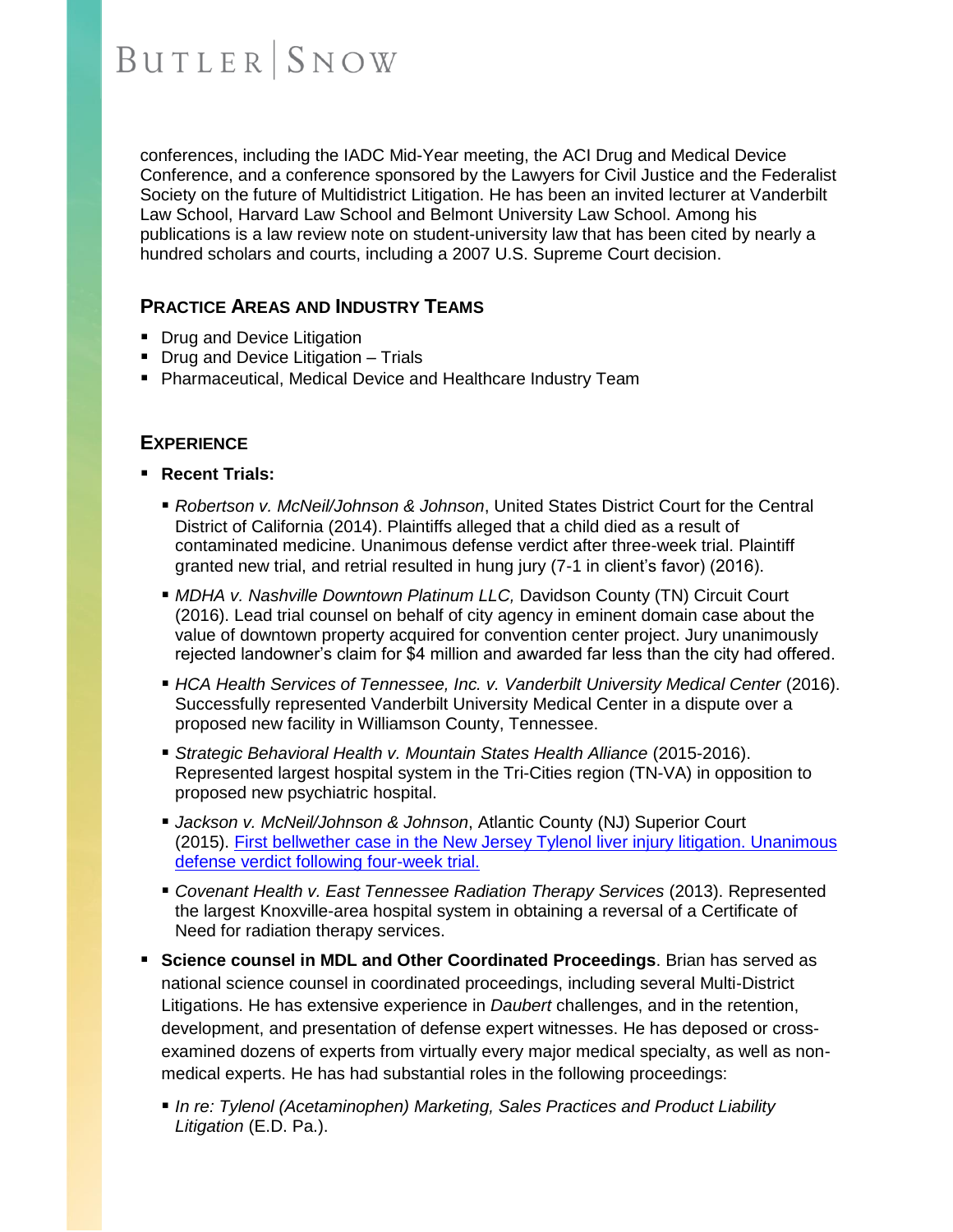- *In re: Ethicon, Inc. Pelvic Repair System Products Liability Litigation* (S.D. W.Va.).
- *In re: Pradaxa (Dabigatran Etexilate) Products Liability Litigation* (S.D. Ⅲ.).
- *In re: Ephedra Products Liability Litigation* (S.D.N.Y.).
- *In re: Phenylpropanolamine Products Liability Litigation* (W.D. Wash.).

## **BAR ADMISSIONS**

- Tennessee, 1992
- U.S. District Court
	- **Tennessee: Western and Middle Districts**
- U.S. Courts of Appeals
	- 5th Circuit
	- 6th Circuit
- U.S. Supreme Court
- *Pro Hac Vice* Admissions
	- Court of Common Pleas, Philadelphia, Pennsylvania
	- **E** Superior Court of Los Angeles, California
	- Superior Court, Atlantic County, New Jersey
	- **Brazoria County, Texas**
	- **U.S. District Court, Western District of Missouri**
	- U.S. District Court, Southern District of New York
	- **U.S. District Court, Southern District of Florida**
	- **U.S. District Court, Northern District of Alabama**
	- **U.S. District Court, Eastern District of Louisiana**
	- **U.S. District Court, Central District of California**

### **DISTINCTIONS**

- *Best Lawyers in America®* 
	- Administrative / Regulatory Law, 2008-2022
	- Product Liability Litigation Defendants, 2019-2022
- *Super Lawyers*<sup>®</sup>
	- Mid-South Super Lawyers, Personal Injury Products: Defense, 2010-2021
- *Martindale-Hubbell<sup>®</sup>* 
	- AV<sup>®</sup> Preeminent™ Peer Review Rated
- "Nashville's 101 Top Lawyers," *Nashville Post*
- "Best in Bar," *Nashville Business Journal*
- *Benchmark Litigation* 
	- Future Star, 2021

### **ASSOCIATIONS**

- American Bar Association
	- **Example 1** Litigation Section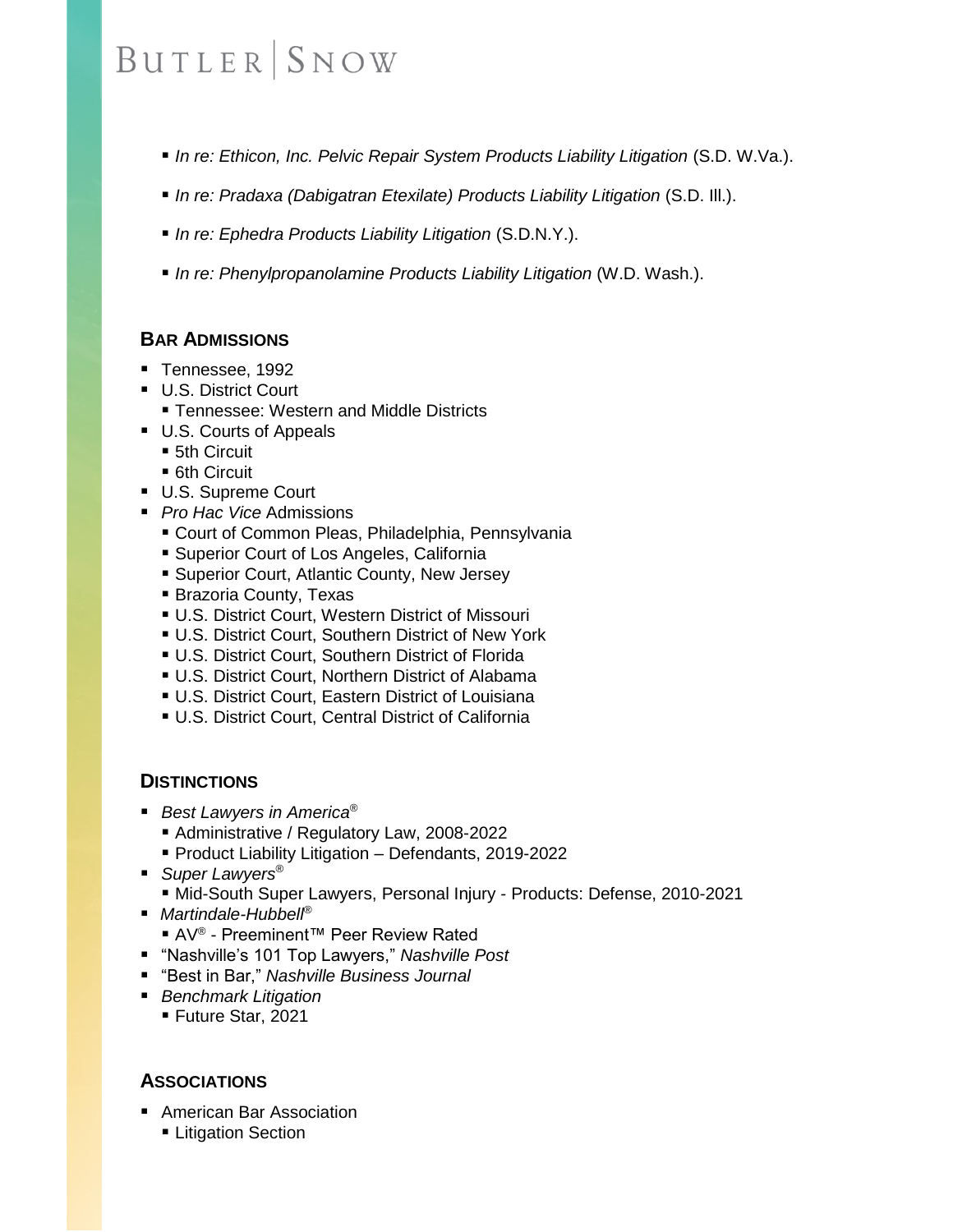- Scribes: The American Society of Legal Writers
- Defense Research Institute **• Drug and Medical Device Committee**
- Harry Phillips American Inn of Court
	- Former Barrister Member
- International Association of Defense Counsel
- Nashville Bar Association
- Tennessee Bar Association

### **EDUCATION & HONORS**

- Vanderbilt University, J.D., 1992
	- Associate Editor, Vanderbilt Law Review
	- Vanderbilt Law Review, Associate Editor's Award
- Sewanee: University of the South, B.A., *cum laude*, 1989

### **PAPERS, PRESENTATIONS AND PUBLICATIONS**

- Invited Lecturer, "The Trial," Harvard Law School, Cambridge, Mass., October 4, 2018.
- Panelist, "Containing Litigation Tourism and the Practical Impact of the BMS Decision Thus Far," ACI Drug and Medical Device Conference, N.Y., 2017.
- Panelist, "Trying Cases and Settlement," Multidistrict Litigation (MDL) Conference, Washington D.C., October 19, 2017.
- Presenter, "The Trial*,*" Vanderbilt University Law School, September 2016.
- Panelist*, "*Start to Finish: Jury Research From Pre-Discovery to Post-Trial*,"* IADC Midyear Meeting, Pebble Beach, Calif., 2016.
- Co-Author, *Expert Evidence in the Sixth Circuit, Scientific Evidence Review: Admissibility and Use of Expert Evidence in the Courtroom (Monograph No. 9)*, ABA Section of Science and Technology Law, 2013.
- Presenter, "Hot Topics in Product Liability Law," M. Lee Smith Tennessee Tort Law Conference, 2010.
- Presenter, "*Daubert* and Beyond," Rossdale Group National Teleconference on Trial Skills and Expert Witnesses, 2010.
- Presenter, "Ethical Issues in Litigation," Lorman Education Services, 2009.
- Presenter, "The Latest Word on Admissibility of Expert Testimony: State and Federal Standards," M. Lee Smith Audio Conference, 2008.
- Co-Author*, Expert Evidence in the Sixth Circuit*, *Scientific Evidence Review: Admissibility and Use of Expert Evidence in the Courtroom*, American Bar Association, 2008.